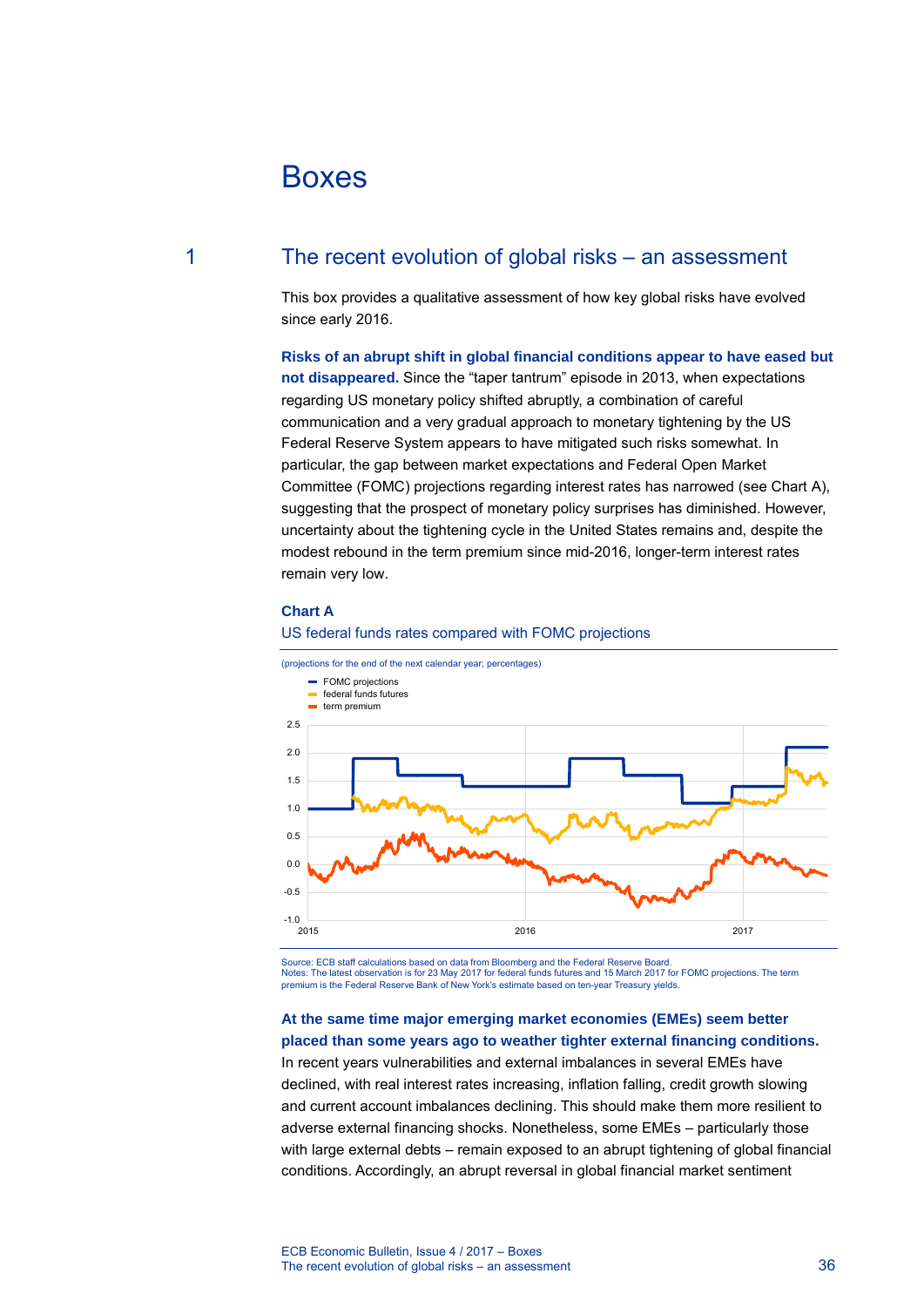weighing on global activity, and particularly EME activity, continues to be a risk to the global outlook.

**Policy support for growth has mitigated concerns about the short-term outlook for China.** From mid-2015 concerns about the outlook for China were prominent amid fears over the sharp slowdown in activity, capital outflows and the depreciation of the renminbi, compounded by rising policy uncertainty. A robust policy response – including substantial fiscal support, infrastructure spending, looser financial conditions and tightened capital controls – alleviated such worries. By underscoring the authorities' determination to maintain growth close to targets, it may have helped to allay concerns about the near-term outlook. However, the policy response came with significant costs, including a further increase in leverage and increased resource misallocation (with stimulus again being concentrated on the state-owned sector). Tighter capital controls also helped to fuel a housing market boom, as funds were channelled towards domestic assets.

## **Policy uncertainty has increased at the global level, with concerns about more inward-looking policies, while geopolitical tensions remain elevated.**

Geopolitical tensions have been a key downside risk to growth in recent years, although their intensity and location have varied over time, ranging from the conflict in the Middle East and tensions with North Korea and in the South China Sea, to political tension between Turkey and the EU, and their impact on refugee flows towards the EU. Some of these risks are more local or regional in nature, while others have a more global dimension, and their probabilities and impacts are difficult to estimate. An index of geopolitical tensions, which captures incidents of war, political tension and terrorist attacks, shows a broadly stable level between early 2016 and the start of  $2017<sup>8</sup>$  $2017<sup>8</sup>$  $2017<sup>8</sup>$  Moreover, since the US election pressures for more inward-looking policies have risen. Overall, global policy uncertainty has trended upwards in recent years (see Chart B).

-

<span id="page-1-0"></span><sup>8</sup> Caldara, Dario and Iacoviello, Matteo, "Measuring Geopolitical Risk", Working Paper, Board of Governors of the Federal Reserve System, 2016.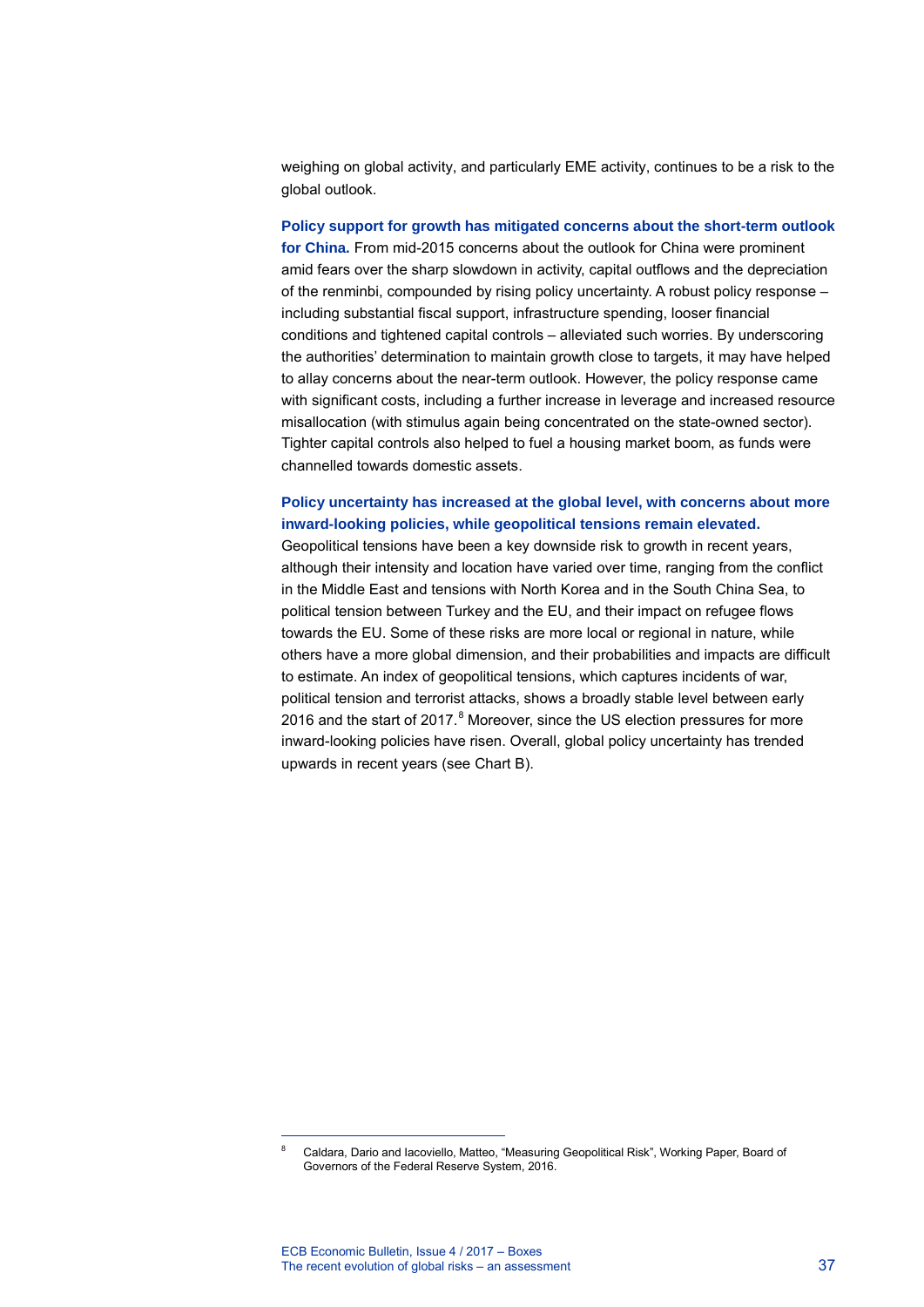#### **Chart B**



## Global economic policy uncertainty and measures of geopolitical tension

Sources: Haver, Federal Reserve Board and ECB staff calculations. Notes: The global economic policy uncertainty index is a GDP-weighted average for 17 countries. The geopolitical risk index measures the incidence of wars, geopolitical tensions and terrorist attacks. The latest observation is for March 2017 for geopolitical risk and April 2017 for global economic policy uncertainty.

#### **The medium-term risks of an adverse fall-out from Brexit persist.** The

immediate impact of the UK referendum on EU membership has been more benign than initially expected. Activity in the United Kingdom was relatively robust in 2016, although it moderated early this year as inflation rose following the pound sterling's depreciation. The dispersion of forecasts compiled by Consensus Economics has narrowed (see Chart C), although it remains wider than in the pre-referendum period. Nonetheless, medium-term risks persist, particularly related to the outcome of the negotiations on the conditions for leaving the EU and future trade.

#### **Chart C**

#### Dispersion of UK growth forecasts



Sources: Consensus Economics and ECB staff calculations.